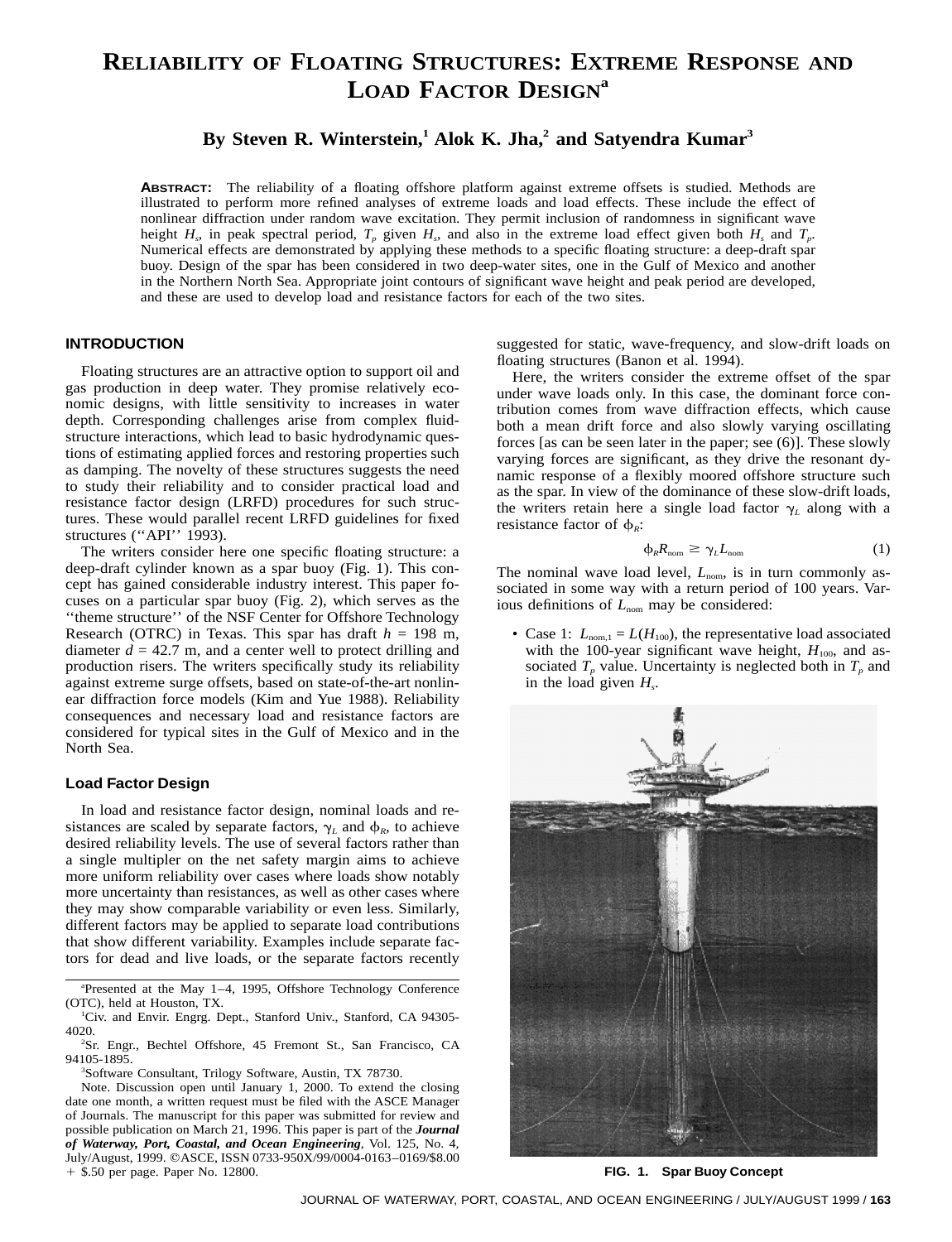

- Case 2:  $L_{\text{nom,2}} = L((H_s, T_p)_{100})$ , the 100-year load including randomness in  $H_s$  and  $T_p$ . Uncertainty is neglected only in the load given both  $H_s$  and  $T_p$ .
- Case 3:  $L_{\text{nom,3}} = L_{100}$ , the "true" 100-year load. This includes uncertainty in both  $H_s$  and  $T_p$ , as well as in the load given  $H_s$  and  $T_p$ .

It is clear that, by more fully including complete uncertainty, these loads increase in order, i.e.,  $L_{nom,1} \leq L_{nom,2} \leq L_{nom,3}$ . For fixed structures that are most sensitive to wave height, this increase may not be too great. Greater differences may be expected for floating structures, however, due to potential dynamic amplification of wave sub- and superharmonics.

In principle, of course, any choice of nominal load  $L_{nom}$  can be used if associated with a consistent load factor. This would suggest a higher  $\gamma_L$  with  $L_{\text{nom},2}$ , than with  $L_{\text{nom},3}$ , and a still higher  $\gamma_L$  associated with *L*<sub>nom,1</sub>. The main drawback is that the ratio  $L_{nom,3}/L_{nom,1}$  may depend on both the structure and the environment. Because a factor  $\gamma_L$  applied to  $L_{nom,1}$  cannot reflect this dependence, it must lead to a range of reliability levels. The virtue of  $L_{\text{nom,3}}$  is that it carries the most casespecific information on both structure and site. Its corresponding drawback is that it is the most difficult to calculate. The writers show here some simple methods to perform these more detailed load calculations and the impact on design load factors for the spar buoy.

### **METHODOLOGY**

#### **Wave Environment**

Because floating structures can show significant dynamic effects, the wave elevation  $\eta(t)$  at the platform center should be modeled as an irregular, random process with appropriate frequency content. This is most commonly parameterized by the significant wave height,  $H_s = 4\sigma_n$ , and the peak spectral period *Tp*.

Following common approaches for both North Sea and Gulf of Mexico sites, the writers model only large wave ''events'' in which  $H_s$  exceeds a specified threshold  $h_{\min}$ . In particular, three-hour sea states with  $H_s > h_{\text{min}}$  are assumed to follow a truncated Weibull distribution:

$$
G_{H_S}(h) = P[H_s > h] = \exp\left[-\left(\frac{h}{h_0}\right)^{\gamma} + \left(\frac{h_{\min}}{h_0}\right)^{\gamma}\right]
$$
 (2)

Assuming events with  $H_s > h_{\min}$  occur independently with an annual rate  $\nu$ , the distribution of annual maximum  $H_s$  values is

$$
F_{\text{ann}}(h) = P[\text{max annual } H_s \le h] = \exp[-\nu G_{H_s}(h)] \tag{3}
$$

Fig. 3 compares the distribution,  $F_{\text{ann}}$ , of the annual maximum in (3) from four site-specific models of  $G_{H_S}(h)$ :

- GOM1: A generic Gulf of Mexico site, subjected to the full hurricane population (Banon et al. 1994). This formed the basis of an industry study on code calibration of tension-leg platforms.
- GOM 2: The combined population of sudden hurricanes and winter storms in the Gulf of Mexico. This has defined nonevacuatable events on which American Petroleum Institute requalification standards have been based (Petrauskas et al. 1994).
- NNS: The Statfjord site in the Northern North Sea (Haver and Gudmestad 1992).
- SNS: The Ekofisk site in the Southern North Sea (Haver and Gudmestad 1992).

Table 1 gives parameter values of  $h_{\text{min}}$ ,  $v$ ,  $h_0$ , and  $\gamma$  in cases GOM1, NNS, and SNS. This table also lists parameters of the conditional distribution of  $T_p$  given  $H_s$ . Because floating structures have already been installed at the GOM1 and NNS sites, these cases will be considered in subsequent spar buoy analyses.

Results for GOM2 have been inferred here numerically from figure 5 of Petrauskas et al. (1994). That figure describes maximum wave heights, which are divided here by

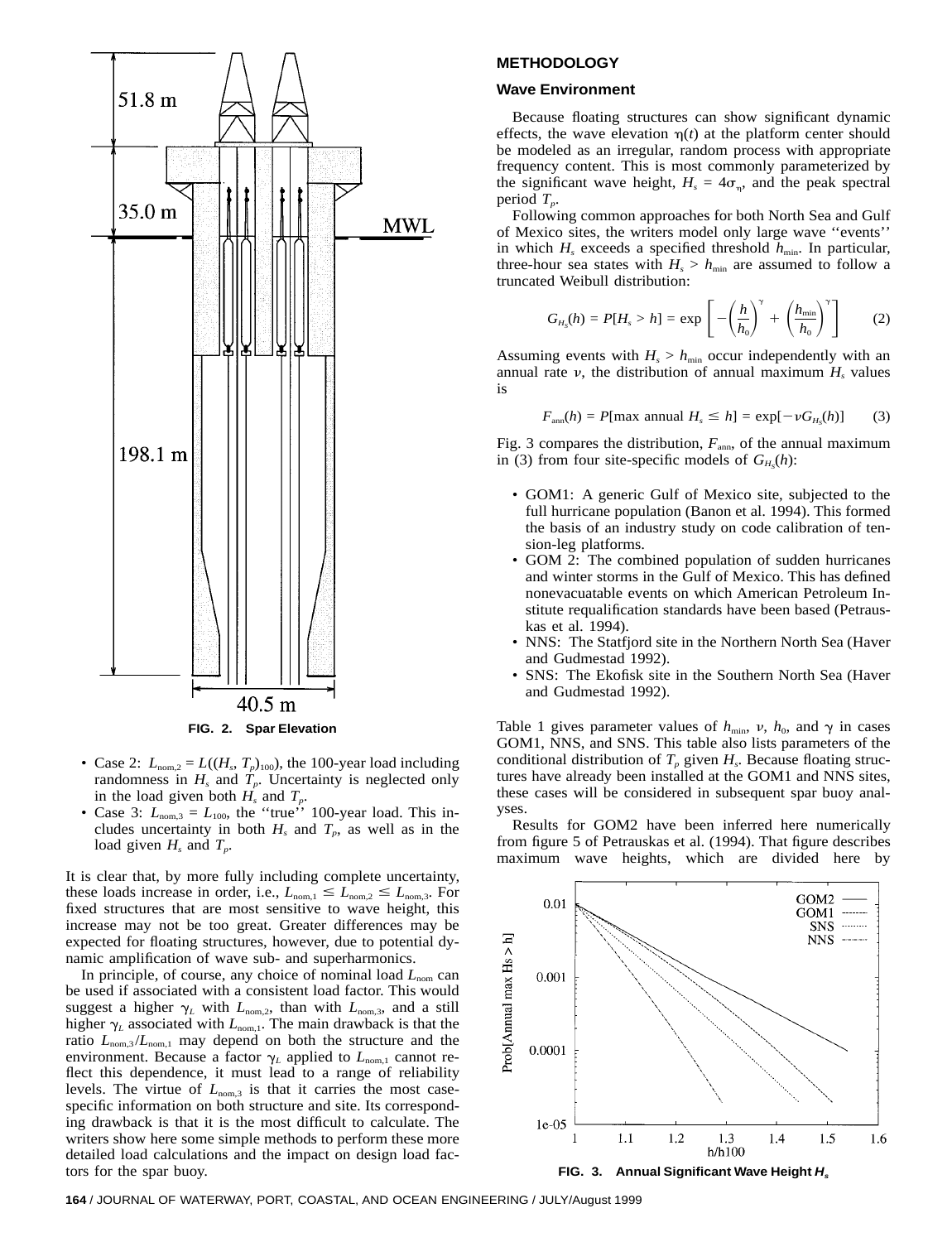**TABLE 1. Environmental Parameters**

| Parameter<br>(1)                  | GOM <sub>1</sub><br>(2) | <b>NNS</b><br>(3)       | <b>SNS</b><br>(4)      |
|-----------------------------------|-------------------------|-------------------------|------------------------|
| Storm threshold $h_{\min}$ (m)    | 8.00                    | 7.50                    | 6.50                   |
| Expected annual number            |                         |                         |                        |
| of storms, $\nu$                  | 0.10                    | 7.60                    | 5.80                   |
| (a) Significant wave height $H_s$ |                         |                         |                        |
| Scale parameter $h_0$ (m)         | 6.42                    | 4.58                    | 2.03                   |
| Shape parameter $\gamma$          | 2.29                    | 2.00                    | 1.25                   |
| $H_{100}$ (m)                     | 11.7                    | 14.0                    | 13.5                   |
| $H_{1000}$ (m)                    | 14.3                    | 15.6                    | 15.8                   |
| $H_{1.000}/H_{100}$               | 1.22                    | 1.11                    | 1.17                   |
| (b) Spectral peak period $T_n$    |                         |                         |                        |
| Distribution type                 | Normal                  | Lognormal               | Lognormal              |
| $E(T_n H_s = h)$ (s)              | 5.39 $h^{0.382}$        | $-14.5 + 16.8h^{0.227}$ | $-2.6 + 6.59h^{0.382}$ |
| $COV(T_n H_s)$                    | 0.06                    | 0.09                    | 0.09                   |
| Median $(T_p H_s = H_{100})$ (s)  | 13.8                    | 16.0                    | 15.1                   |
| Median $(T_p H_s = H_{1000})$ (s) | 14.9                    | 16.8                    | 16.2                   |

 $\sqrt{2}$  ln *N*/2 = 1.86 to estimate *H<sub>s</sub>* values in an associated sea state with  $N = 1,000$  cycles. Note that figure 1 of this same reference includes a similar plot of the full hurricane population, which, when rescaled by 1.86, agrees quite well with the GOM1 fit described herein.

Note from Table 1 that the 100-year significant wave height,  $H_{100}$ , is generally larger for the North Sea sites than for the Gulf of Mexico. Conversely, Fig. 3 shows that smaller  $H_{100}$ values are often associated with broader wave height distributions above  $H_{100}$ . For example, the sudden storm population (GOM2) has the smallest  $H_{100}$  value, but its distribution decays most slowly above  $H_{100}$ . Indeed, in Fig. 3, the decay rates of all four distributions vary directly with  $H_{100}$ : the largest  $H_{100}$ case (NNS) decays most quickly; the smallest  $H_{100}$  case (GOM2) decays most slowly; etc.

This suggests that, at least for fixed structures, where the nominal load  $L_{nom,1} = L(H_{100})$  may suffice, larger load factors  $\gamma_L$  may be needed in the Gulf of Mexico to achieve the same reliability as in the North Sea. (A further aspect not considered here is the consequence of failure; lower reliability levels may suffice in the Gulf if evacuation policies can avoid life loss.)

Because floating structures are sensitive to  $T_p$  as well as  $H_s$ , their load factors should be based on joint models of *Hs* and *Tp*. Such models are shown below for both GOM and NS sites.

# **100-Year**  $H_s - T_p$  **Contours**

The goal here is to find convenient estimates of  $L_{\text{nom,2}} =$  $L((H_s, T_p)_{100})$ , the 100-year load including uncertainty in both  $H_s$  and  $T_p$ . For this purpose, it is useful to seek a "100-year"  $H_s - T_p$  contour," which, when searched, yields the 100-year load for any structural load quantity.

Fig. 4 shows several possible 100-year contours for the GOM1 (full hurricane) environment. The simple ''100-year pdf'' contour is obtained by finding equally likely outcomes (constant pdf), outside which we fall with probability  $p_f = .01$ per year, or  $.01/\nu$  per event. This contour will generally give a conservative estimate of the 100-year load *L*nom,2. In fact, the worst load along this 100-year pdf contour will be the 100 year load only if every  $H_s - T_p$  value outside this contour leads to failure. (It is also assumed here that the worst load inside any such  $H_s - T_p$  contour does not exceed the worst load along the contour.) The general conservatism of the 100-year pdf contour is shown by its largest  $H_s$  value, 12.8 m, which exceeds the marginal 100-year value  $H_{100} = 11.7$  m that applies for wave-height dominated structures.

In contrast, Fig. 4 also shows a new contour definition based on concepts of the inverse FORM method (Winterstein et al. 1993). Physically, it assumes that the failure region does not include all possible  $H_s - T_p$  values outside the contour, but



rather any possible straight line that is tangent to the contour. One such tangent is the vertical line  $H_s = H_{100}$ ; thus, the 100year FORM contour includes the traditional value  $H_s = H_{100} =$ 11.7 m (with representative  $T_p$ ) as a special case. (As a technicality, to simplify the probability calculations, these contours are generated first in terms of independent, standard normal variables  $U_1$  and  $U_2$ , and then transformed to physical variables  $H_s$  and  $T_p$ ). Note that FORM estimates of rare-probability events are supported by both theory and numerous applications. Therefore, the writers believe this 100-year FORM contour provides a useful tool for extreme load estimation, increasingly accurate as the return period increases. In contrast, note from Fig. 4 that the 100-year pdf contour falls roughly equidistant between the 100- and 1,000-year FORM contours.

#### **Wave Load and Response Model**

The method used to predict the hydrodynamic loading on a structural member generally depends on both wave and structural parameters. For members whose dimensions in the alongwave direction are small compared with the wave length, it is common to assume that the fluid flow is unaffected by the presence of the structure. In this case, wave radiation and diffraction are commonly ignored, and the loading is estimated by the Morison equation. For floating structures, however, the dimensions of their hulls suggest that wave radiation and diffraction must be included. Thus, the diffraction theory is used here to model the wave loads on the spar buoy. [Note that the diffraction load model used here has been systematically studied and compared with wave tank experiments for the spar buoy under consideration here; cf. Jha et al. (1997). Good agreement has been found for both North Sea and Gulf of Mexico sea states. Viscous effects are found to be relatively less important, and their primary effect is to induce additional damping. This is modeled here through an assumed linear viscous damping coefficient, taken here to be 5% of critical damping, in view of the experimental results.]

The use of linear diffraction theory to predict wave loads is well established, and various numerical radiation-diffraction codes for these linear (first-order) loads are available. Specifically, assume that the irregular, random wave elevation  $\eta(t)$ is given by the following Fourier representation:

$$
\eta(t) = \sum_{k=1}^{N} A_k \cos(\omega_k t + \theta_k) = \text{Re} \sum_{k=1}^{N} C_k \exp[i(\omega_k t)] \qquad (4)
$$

in terms of the wave frequency  $\omega_k$ , phase  $\theta_k$ , and associated (complex) Fourier amplitude  $C_k = A_k \exp(i\theta_k)$ . In this case, the resulting first-order surge force  $f_1(t)$  can be similarly expressed as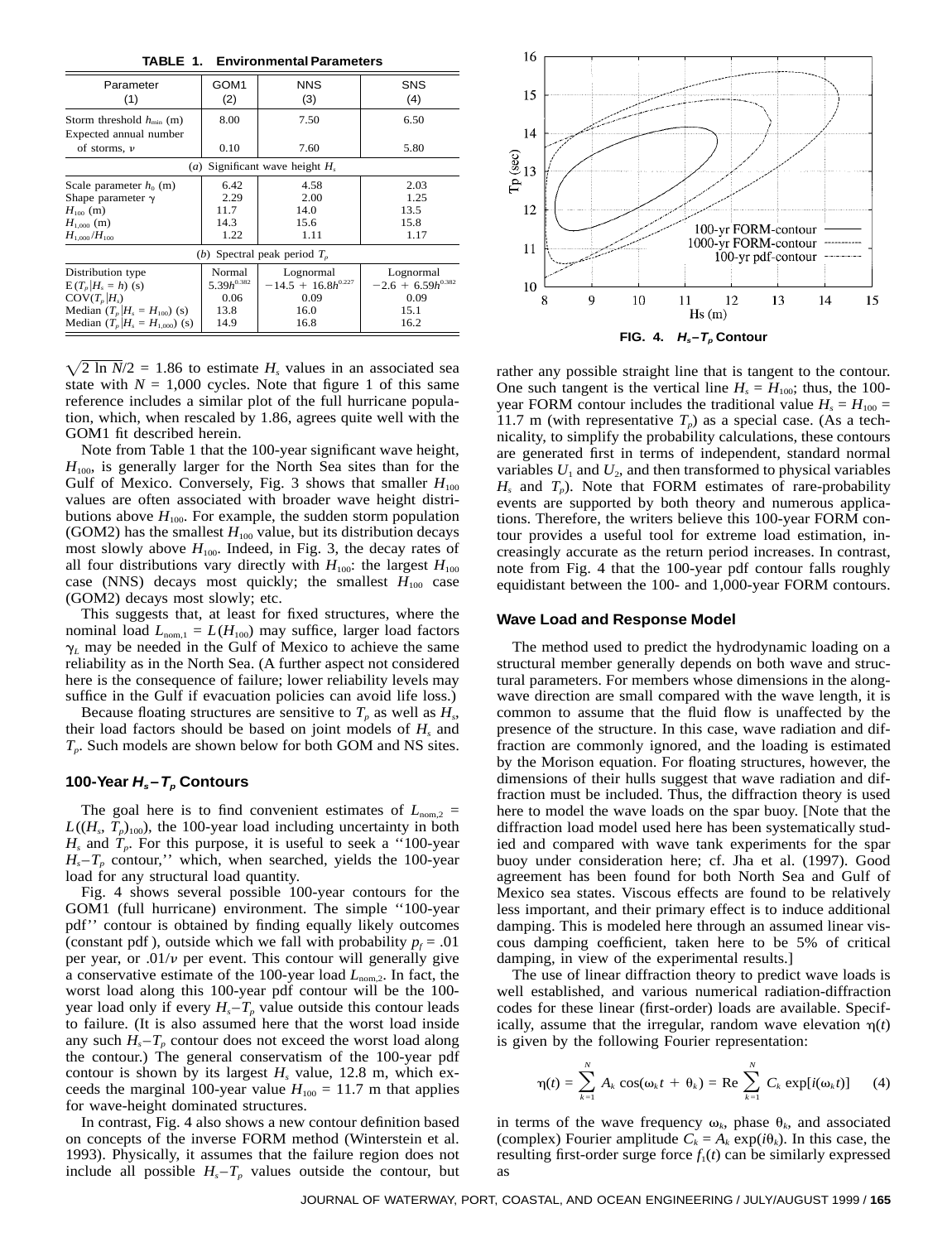$$
f_1(t) = \text{Re} \sum_{k=1}^{N} C_k H_j(\omega_k) \exp[i(\omega_k t)] \tag{5}
$$

In this result, the first-order diffraction analysis provides  $H_f(\omega_k)$ , the (complex-valued) "transfer function" between a wave (with frequency  $\omega_k$ ) and the corresponding first-order load at the frequency.

To include nonlinear effects in the frequency-domain diffraction problem, a common approach is to consider the linear result as the first term in a perturbation expansion. For the irregular wave elevation  $\eta(t)$  given above, the corresponding second-order contribution,  $f_2(t)$ , can be expressed as follows:

$$
f_2(t) = \text{Re} \sum_{k=1}^N \sum_{l=1}^N C_k C_l H_{lj}^-(\omega_k, \omega_l) \exp\{i[(\omega_k - \omega_l)t]\} \qquad (6)
$$

Thus, the second-order perturbation gives rise to force contributions at all possible differences  $(\omega_k - \omega_l)$  between pairs of incident wave frequencies  $\omega_k$  and  $\omega_l$ . Here  $H_f^-(\omega_k, \omega_l)$  is referred to as a quadratic transfer function (QTF), which is the result produced by a second-order diffraction analysis. [There is also a load contribution at the sum frequency  $(\omega_k + \omega_l)$ , but this is omitted here, as only the slowly varying, differencefrequency loads cause resonant responses with the flexible mooring system of the spar.]

The offshore industry has devoted considerable resources to the development and verification of second-order diffraction codes (e.g., *WAMIT* 1995). Estimation of the quadratic transfer function for each frequency pair of interest is generally an expensive calculation. The writers perform this here with a specific second-order load calculation algorithm, which is especially efficient for axisymmetric bodies such as the spar (Kim and Yue 1988).

The response of interest here is  $X_{\text{max}}$ , the maximum of the surge offset  $x(t)$  in a three-hour sea state. Statistics of  $X_{\text{max}}$  are found from the postprocessing analysis routine TFPOP (Ude 1994). This uses the first- and second-order load transfer functions,  $H_f(\omega_k)$  and  $H_f(\omega_k, \omega_l)$ , as well as the added mass and damping from (first-order) wave radiation. TFPOP then constructs corresponding first- and second-order transfer functions to response  $x(t)$ . (In general, it can include forces/moments in all six degrees of freedom and analyze any response quantity, such as motion, acceleration, tether tension, etc.) A convenient model of nonlinear random vibration, the ''Hermite'' model, is then used to predict various fractiles of  $X_{\text{max}}$ . This model has been verified through simulation for both TLPs and semisubmersible platforms (Winterstein et al. 1994) and for the spar buoy (Winterstein et al. 1995).

# **RESULTS**

Figs. 5 and 6 apply the foregoing methodology to study the extreme surge offset in the full hurricane (GOM1) environment. Fig. 5 shows  $H_s - T_p$  contours for this site with return periods of  $10^2$ ,  $10^3$ , and  $10^4$  years. Also shown are lines along which the median extreme offset (in a three-hour sea state) is constant. These have been created by the TFPOP routine, assuming a JONSWAP wave spectrum with  $\gamma = 3.3$ .

The results show, for example, that a sea state with a 100 year  $H_s = H_{100} = 11.7$  m and associated  $T_p = 13.8$  s gives an offset slightly above 14 m. This is the load effect previously denoted  $L_{nom,1}$ , the 100-year result that reflects variability in  $H_s$ only. To also include the effect of random  $T_p$ , the writers select the maximum offset along the 100-year  $H_s - T_p$  contour. This value, denoted  $L_{\text{nom,2}}$  is nearly 16 m. It is caused by a sea state with a less-than-100 year H*<sup>s</sup>* in a relatively steep sea state (a smaller-than-average  $T_p$ ) for which nonlinear effects are large. This shows the importance of considering the entire  $H_s - T_p$ contour for floating structure response. Similar results can be



obtained for different return periods, through contours with appropriate return periods (e.g., 1,000 or 10,000 year).

Fig. 6 shows such results versus the annual failure probability,  $p_f$ . Here, the labels  $H_s$  and  $H_s - T_p$  refer to those quantities considered random; thus,  $H_s$  and  $H_s - T_p$  correspond to  $L_{nom,1}$ and  $L_{\text{nom,2}}$ . The final  $L_{\text{nom,3}}$ , the actual 100-year load effect, is labeled  $H_s - T_p - X$ , because it includes uncertainty in maximum response *X* as well as in  $H_s$  and  $T_p$ . This last result is still largest; here,  $L_{100}$  is a bit above 16 m. It is found by inflating the contours in Fig. 5 to account for the additional randomness in  $X_{\text{max}}$  (Winterstein et al. 1995).

Note that randomness in  $X_{\text{max}}$  causes the 100-year load effect to grow and higher load fractiles to grow still more. Thus, it leads to a slower decay of the load distribution (case  $H_s - T_p$ *X* versus others in Fig. 6). For subsequent load factor calculations, note the numerical value  $L_{1,000}/L_{100} = 1.33$ , found from the  $H_s - T_p - X$  curve in Fig. 6.

Fig. 7 shows results analogous to Fig. 5 for the NNS site. Compared with the GOM1 result, the NNS model is shown to give not only larger  $H_s$  values, but also broader conditional distributions of  $T_p$  given  $H_s$ . These relatively steeper sea states might be expected to give significantly greater slow-drift motions. Indeed, this effect would be particularly notable if the unimodal JONSWAP spectral model is retained. (To see this, combine the isoresponse lines from Fig. 5 with the environmental contours of Fig. 7.) However, the writers have also modified the isoresponse lines in Fig. 7, by using a two-peaked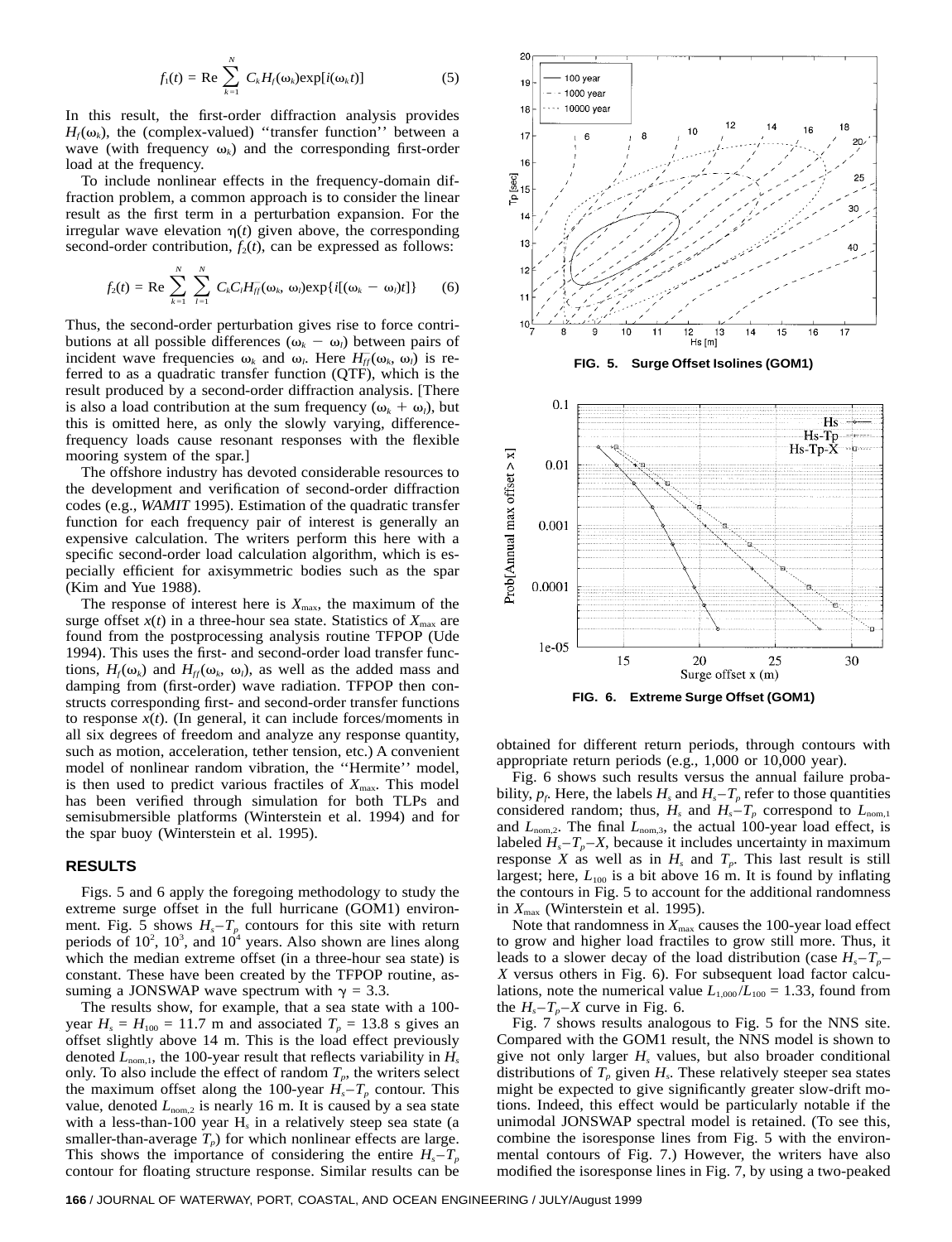

**FIG. 8. Extreme Surge Offset (NNS)**

wave spectral model suggested by Torsethaugen in this range (Bitner-Gregersen and Haver 1991).

Fig. 8 shows the resulting distribution of extreme offset in the NNS, analogous to Fig. 6 for the same spar located at the GOM1 site. Now the ratio  $L_{1,000}/L_{100} = 1.16$ , compared with  $L_{1,000}/L_{100} = 1.33$  for the GOM1 case. Thus, the distribution of load effect is predicted to decay roughly twice as quickly in the NNS as in the GOM1. It is shown below that this directly impacts the relative load factors needed for the two sites. The writers caution here, however, that such results hinge on the modeling assumptions made herein—that is, the  $H_s - T_p$  joint distribution, the associated wave spectrum, and finally, the resulting slow-drift forces in relatively steep, small- $T_p$  sea states. Additional study of these modeling issues would appear useful.

# **LOAD AND RESISTANCE FACTORS**

Finally, the writers show the effect of including uncertainty in the resistance, *R*, of the spar against surge motions. Here, the writers use its median  $\hat{R}$  as the nominal resistance and the 100-year applied offset,  $L_{100}$ , as the nominal load effect. The writers then use an LRFD checking equation as in (1):

$$
\varphi_R \hat{R} \ge \gamma_L L_{100} \tag{7}
$$

Thus, the writers seek load and resistance factors,  $\gamma_L$  and  $\phi_R$ , that give a desired survival probability,  $1 - p_f$ , and associated reliability index  $\beta = \Phi^{-1}(1 - p_f)$ .

The FORM method is again convenient in this context. For

a given design, it estimates not only  $p_f = P[R < L]$ , but also the most likely resistance and load,  $R^*$  and  $L^*$ , to produce failure. While this most-likely FORM result generally requires numerical optimization, closed-form results are available if *R* and *L* are assumed independent and lognormal:

$$
R^* = \hat{R} \exp(-\sigma_{\ln R} \alpha_R \beta); \quad L^* = \hat{L} \exp(\sigma_{\ln L} \alpha_L \beta) \tag{8}
$$

in which  $\hat{L}$  = median load value; and the  $\alpha$  factors = relative ''importance'' factors (uncertainty contributions) to the total safety margin  $\ln R - \ln L$ :

$$
\alpha_R = \frac{\sigma_{\ln R}}{[\sigma_{\ln R}^2 + \sigma_{\ln L}^2]^{0.5}}; \quad \alpha_L = \frac{\sigma_{\ln L}}{[\sigma_{\ln R}^2 + \sigma_{\ln L}^2]^{0.5}}
$$
(9)

Finally, from (7) we set  $R^* = \phi_R \hat{R}$  and  $L^* = \gamma_L L_{100}$  and from (8) we find the resulting factors

$$
\Phi_R = \exp(-\sigma_{\ln R} \alpha_R \beta); \quad \gamma_L = \frac{\hat{L}}{L_{100}} \exp(\sigma_{\ln L} \alpha_L \beta)
$$
 (10)

These results form the basis of LRFD guidelines for fixed offshore structures (''Recommended'' 1993). As noted in its Commentary C, the factor  $\hat{L}/L_{100}$  is sometimes denoted a "bias" factor'' *B*, which reflects the fractile of the nominal load.

Eq. (10) may be used directly if the lognormal model is appropriate over the entire range of loads and resistances. This may not be true in general; for example, the annual maximum surge load effect appears to fall off roughly exponentially in Fig. 6. The lognormal load model may still be useful if it is appropriately tail-fit, however, to model the important load values that contribute significantly to failure. Here, the writers fit to  $L_{100}$  and  $L_{1,000}$ , given respectively by  $\hat{L}$  exp(2.32 $\sigma_{\ln L}$ ) and  $\hat{L}$  exp(3.09 $\sigma_{\text{ln }L}$ ) for a lognormal model of *L*. It is then possible to express the lognormal distribution parameters,  $\hat{L}$  and  $\sigma_{\ln L}$ , in terms of  $L_{100}$  and  $L_{1,000}$ . Substituting these into (10), we find a simple result for the load factor  $\gamma_L$ :

$$
\gamma_L = \left(\frac{L_{1,000}}{L_{100}}\right)^{1.3(\alpha_L \beta - 2.32)}\tag{11}
$$

For example, consider the case where there is no resistance variability ( $\sigma_{\ln R} = 0$ ), and the annual failure probability  $p_f =$  $10^{-3}$  is sought. In this case,  $\alpha_L = 1$  and  $\beta = 3.09$ , so that (11) reduces simply to  $\gamma_L = L_{1,000}/L_{100}$ . This is natural, because if the resistance is fixed, the load factor  $\gamma_L$  must entirely cover the increase in target return period (here, from the 100-year nominal to the 1,000-year target level). More generally, as the resistance variability  $\sigma_{\ln R}$  grows, the load factor  $\gamma_L$  will decrease, due to reduction in  $\alpha_L$ . This is because, as resistance variability increases, the 1,000-year safety margin is more likely caused by a less-than-1,000 year load, together with an appropriate lower fractile of the resistance.

Fig. 9 shows the results of applying  $(10)$ – $(11)$  for the GOM1 site. Results are shown for different values of the resistance coefficient of variation,  $V_R$ , and thus of  $\sigma_{\ln R}^2$  =  $\ln(1 + V_R^2)$ . For  $V_R = \sigma_{\ln R} = 0$ , a target  $p_f = 10^{-3}$  is achieved with  $\phi_R = 1$  and  $\gamma_L = L_{1,000}/L_{100}$ , or 1.33 from Fig. 6. If we increase  $\sigma_{\ln R}$  to 0.1, Fig. 9 shows the most likely failure scenario to be covered by a somewhat reduced load factor of  $\gamma_L$  $= 1.28$ , together with a resistance factor  $\phi_R = .92$  to reflect the growing chance of less-than-average resistances.

Finally, Fig. 10 shows analogous load and resistance factors for the NNS site. Because is has a narrower distribution of extreme loads (Fig. 8 versus Fig. 6), this site requires lower load factors for the same target  $p_f$ . Equivalently, the same load factor in spar buoy design will lead to higher reliability in the NNS site than in the Gulf of Mexico. Returning, for example, to the  $\sigma_{\ln R} = 0$  case, a load factor  $\gamma_L = 1.31$  can achieve annual  $p_f = 10^{-4}$  in NNS, while only about  $10^{-3}$  in the GOM1 site.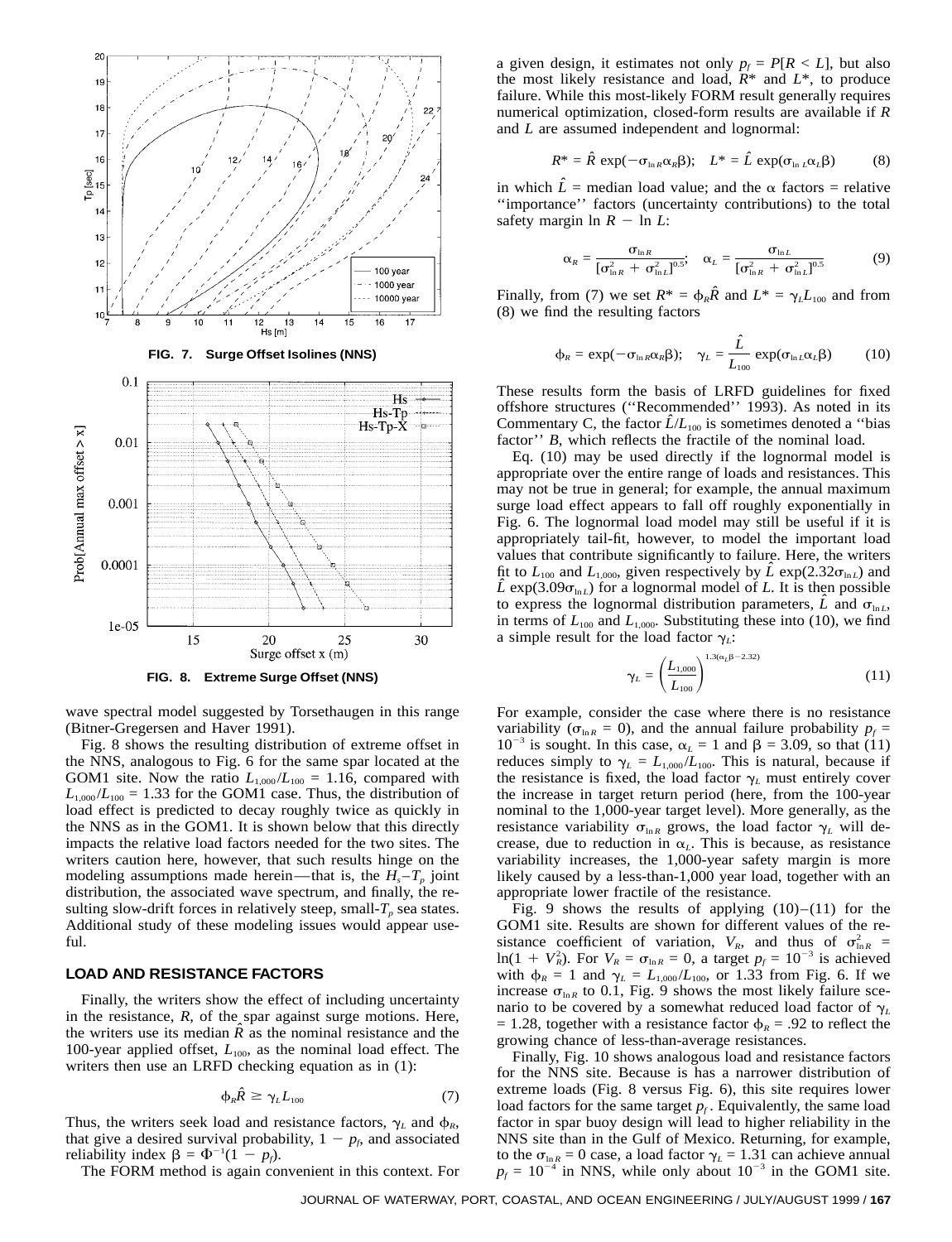

**FIG. 10. Load and Resistance Factors (NNS)**

(The difference in consequence—e.g., potential worker hazards in NNS if evacuation is not feasible—may make these disparate safety levels reasonable. If so, it may happen that similar load factors are appropriate, although merely by the happenstance of offsetting effects. This choice of appropriate  $p_f$  requires further study, however.) Also, because the load distribution is narrower in the NNS, the same resistance variability plays a larger relative role in determining reliability. Thus, Fig. 10 shows that the resulting resistance factor  $\phi_R$ should be set more conservatively (lower) in the NNS than in the GOM1 site.

# **SUMMARY AND CONCLUSIONS**

The reliability of a floating offshore platform against extreme offsets has been studied. Two main aspects have been considered. First, methods have been illustrated to perform more refined analysis of extreme slow-drift loads and load effects. Results were shown for the 100-year significant wave height, for the 100-year ocean environment, and finally for the 100-year load. Second, these methods have been applied to a specific floating structure: a deep-draft spar buoy. Design of the spar has been considered in both Gulf of Mexico and North Sea sites, and appropriate load and resistance factors have been illustrated for each site. The results shown below apply to this specific spar buoy and at the specific sites chosen.

Numerical results have included the following:

• The 100-year  $H_s$  value,  $H_{100}$ , is found to be generally lower in the Gulf of Mexico cases considered here than in the North Sea sites (Table 1). Above  $H_{100}$ , however, the distribution of *Hs* falls off more quickly in the North Sea (Fig. 3). For example,  $H_{1,000}/H_{100}$  is 1.11 in the Northern North Sea (NNS) site, while ranging in the Gulf of Mexico from 1.22 (case GOM1; all hurricanes) to 1.26 (case GOM2: sudden hurricanes and winter storms). This is notable, because nominal loads are generally based on 100 year conditions, and load factors must then account for the difference between this nominal-load return period and a longer target life (e.g.,  $10^3 - 10^4$  years).

- Diffraction analysis predicts that extreme surge offsets of the spar buoy are dominated by second-order effects, with forces proportional to  $H_s^2$ . In this, they are somewhat similar to drag-dominated jackets, whose base shear forces also grow roughly with  $H_s^2$ . Compared with jackets, however, floating structure extremes show greater sensitivity to spectral peak period  $T_p$  (Figs. 5 and 7). These figures show that the 100-year load,  $L_{100}$ , is most likely caused with less-than-100 year  $H_s$ , which combines with a lessthen-average  $T_p$  to give a relatively steep sea state, in which nonlinear effects are greatest.
- By searching 100- and 1,000-year contours of  $H_s T_p$ , load levels such as  $L_{100}$  and  $L_{1,000}$  can be estimated. Results for the spar again vary notably across sites:  $L_{1,000}/L_{100}$  is estimated to be 1.33 in the GOM1 site, while only 1.16 in the NNS (Figs. 6 and 8).
- The dominant effect of steep, small- $T_p$  sea states implies an associated modeling burden. It suggests a need to reassess the accuracy of our environmental models, of both the long-term  $H_s - T_p$  scattergram in this region and the associated wave spectrum, in these sea states. While the NNS contours seem to sample a wider range of steep sea states, the consequence of extreme surge levels is reduced notably by replacing a unimodal JONSWAP spectrum with a bimodal (Bitner-Gregersen and Haver 1991). (Compare isoresponse lines in Figs. 5 and 7. The structural model is the same; their sole source of difference is the assumption of unimodal versus bimodal wave spectrum.)

Future work will consider more general load and resistance factor calibration, over a suite of sites and spar buoy designs. The writers will also seek to include load modeling uncertainty, analogous to the empirical uncertainty assigned to the drag coefficient  $C_D$  for Morison forces on fixed platforms. Modeling uncertainty associated with nonlinear diffraction can be viewed as causing an analogous " $C_M$  uncertainty." This uncertainty may usefully be split into errors in first- and second-order load effects, the latter expected to be greater due to modeling errors in both second-order loads and associated damping. These studies will require systematic comparison of observed versus predicted loads or load effects—and observations will include the suite of spar buoy tests recently performed in the Offshore Technology Research Center wave tank at Texas A&M.

# **ACKNOWLEDGMENTS**

This study was supported by the Offshore Technology Research Center, National Science Foundation Engineering Research Centers Program Grant Number CDR-8721512. Additional support has been supplied by the Reliability of Marine Structures (RMS) program of Stanford University.

# **APPENDIX. REFERENCES**

- Banon, H., Toro, G. R., Jefferys, E. R., De, R. S. (1994). ''Development of reliability-based global design equations for TLPs.'' *Proc., 13th Int. Offshore Mech. Artic Engrg. Symp.*, American Society of Mechanical Engineers, New York, 2, 335–343.
- Bitner-Gregersen, E., and Haver, S. (1991). ''Joint environmental model for reliability calculations.'' *Proc., 1st Int. Offshore Polar Engrg. Conf.*,